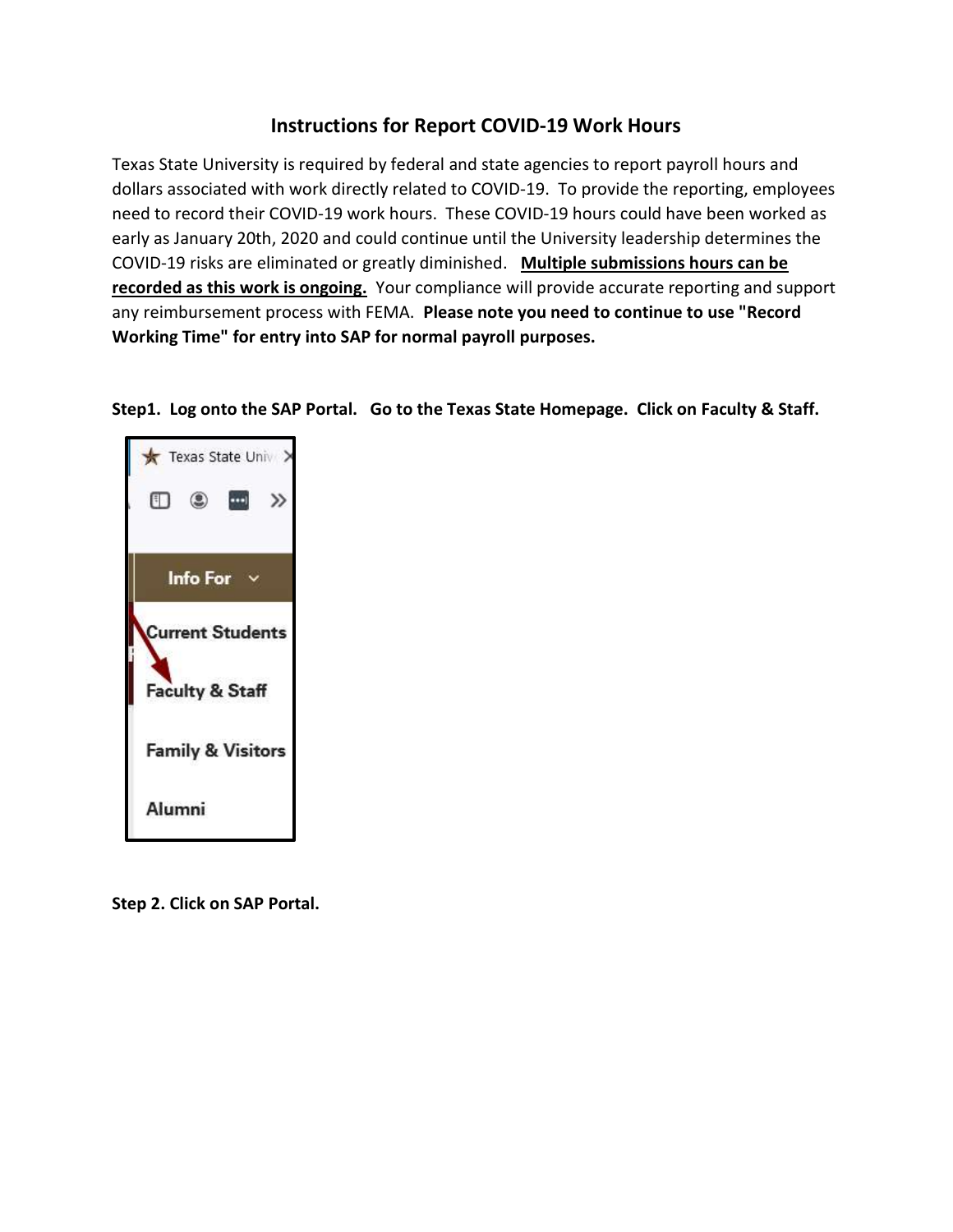

Step 3. Enter credentials to login.

| <b>TEXAS</b> | <b>STATE</b><br>®                                |
|--------------|--------------------------------------------------|
| <b>NetID</b> |                                                  |
| Password     | > Forgot your password?<br>> Activate your NetID |
|              |                                                  |
| Login        |                                                  |

Step 4. Click on the tile: "COVID-19 Report Hours Worked".



Step 5. Click the "Continue" button to complete the form for yourself.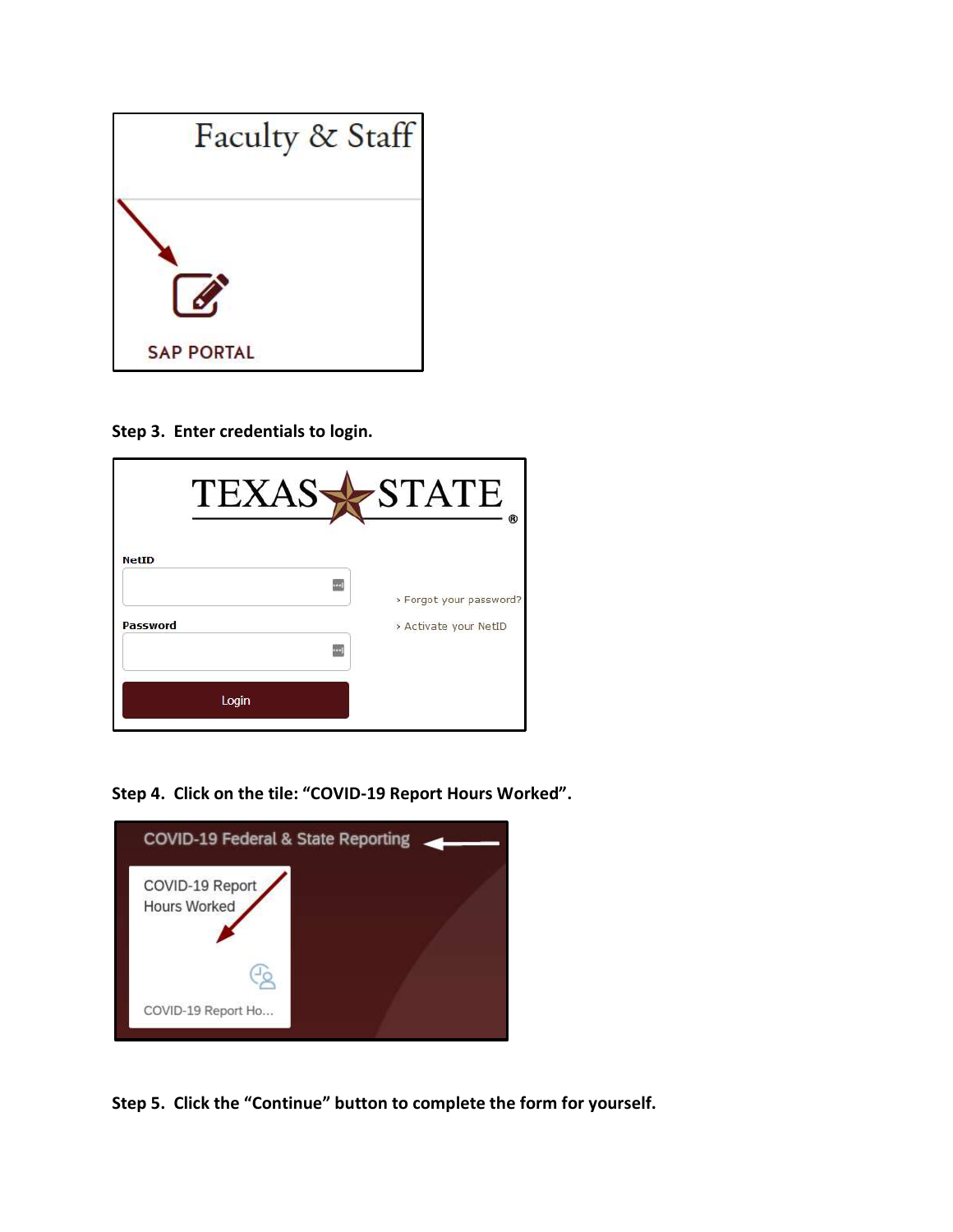| Welcome Ms Boko Bobcat                                                  |
|-------------------------------------------------------------------------|
| Are you completing this form for yourself or on behalf of someone else? |
| I'm completing this form for myself.<br>٠                               |
| I'm completing this form on behalf of someone else.                     |
| $\checkmark$ Continue<br><b>X</b> Cancel                                |

#### Note the Previous Week and Next Week buttons to navigate during entry of hours.

| 8                        | ົຜ                             |                                                                                                                                                                                                                                                                                                                                                                                                                                                                          | Record hours worked for COVID-19                |  |  |  |
|--------------------------|--------------------------------|--------------------------------------------------------------------------------------------------------------------------------------------------------------------------------------------------------------------------------------------------------------------------------------------------------------------------------------------------------------------------------------------------------------------------------------------------------------------------|-------------------------------------------------|--|--|--|
| Purpose                  |                                |                                                                                                                                                                                                                                                                                                                                                                                                                                                                          |                                                 |  |  |  |
| normal payroll purposes. |                                | Texas State University is required by federal and state agencies to report payroll hours and dollars associated with work directly related to COVID-19. In<br>their COVID-19 work hours. These COVID-19 hours could have been worked as early as January 20th, 2020 and could continue until the University lead<br>greatly diminished. Please record your hours below. Multiple submis sions hours can be recorded as this work is ongoing. Please note you need to con |                                                 |  |  |  |
| Employee Information     |                                |                                                                                                                                                                                                                                                                                                                                                                                                                                                                          |                                                 |  |  |  |
| Name:                    | <b>Ms Boko Bobcat</b>          | Texas State ID:                                                                                                                                                                                                                                                                                                                                                                                                                                                          | Employee Group:<br>Staff                        |  |  |  |
| Job Title:               | <b>Assoc Dir, Core Systems</b> | Department:<br><b>Core Systems</b>                                                                                                                                                                                                                                                                                                                                                                                                                                       | Division:<br>1200                               |  |  |  |
| Supervisor:              | Ms Linda Lynx                  |                                                                                                                                                                                                                                                                                                                                                                                                                                                                          |                                                 |  |  |  |
| Calendar / Timesheet     |                                |                                                                                                                                                                                                                                                                                                                                                                                                                                                                          |                                                 |  |  |  |
|                          | April 2020                     | <b>Previous Week</b><br>$\left\langle \right\rangle$<br>May 2020                                                                                                                                                                                                                                                                                                                                                                                                         | Next Week                                       |  |  |  |
| Su<br>Mo                 | We<br>Su<br>Тu                 | We<br>Sa<br>Mo<br>Day<br>Date                                                                                                                                                                                                                                                                                                                                                                                                                                            | Regular Hours Extra Hours<br><b>Work Catego</b> |  |  |  |

Step 6. Enter the COVID-18 hours worked and select a category for the work performed using the drop-down selection.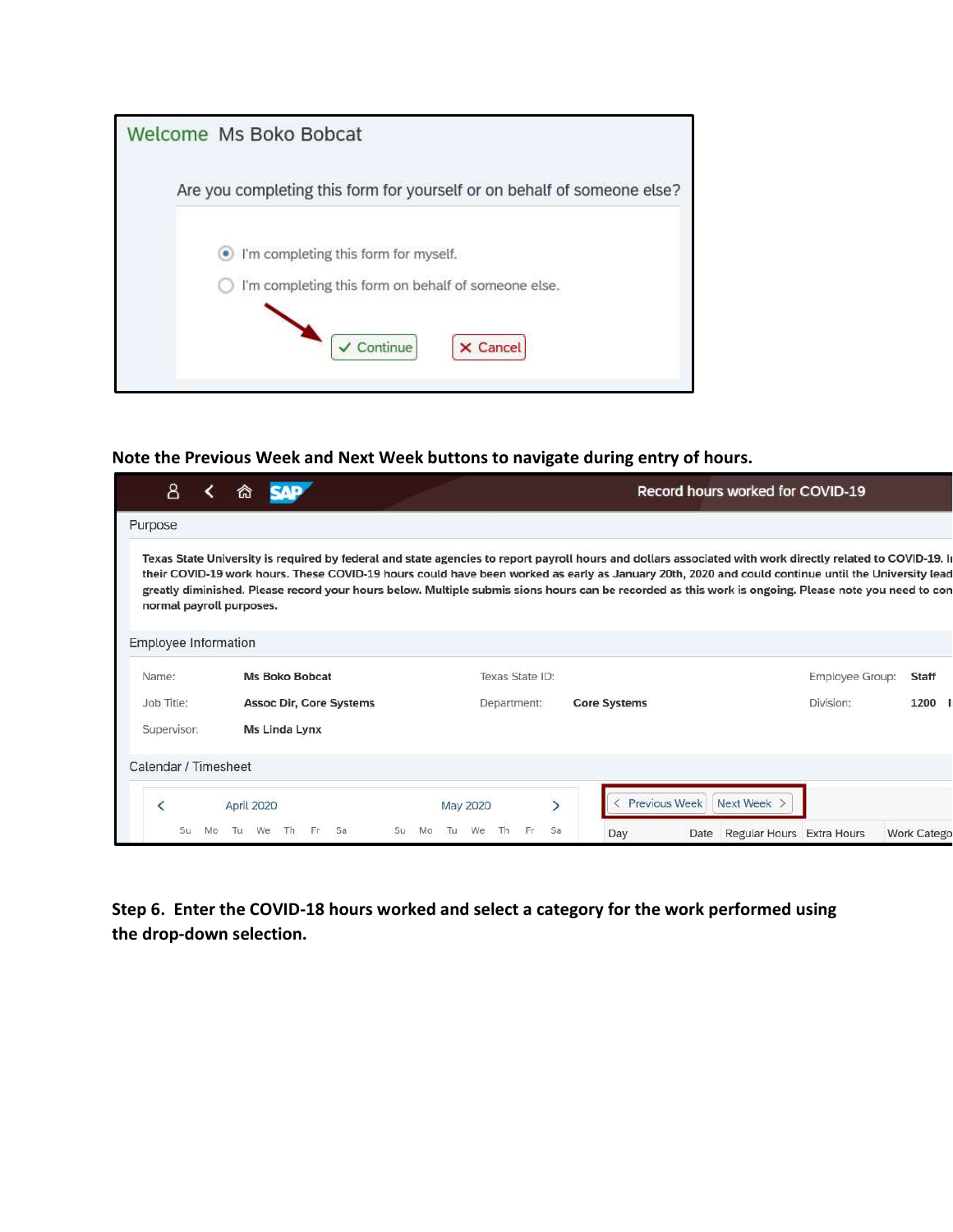| Day       | Date  | Regular Hours Extra Hours                                                                                                  | <b>Work Category</b>                     |        |  |
|-----------|-------|----------------------------------------------------------------------------------------------------------------------------|------------------------------------------|--------|--|
|           |       |                                                                                                                            |                                          |        |  |
| Sunday    | 05/03 |                                                                                                                            |                                          | Ŵ      |  |
| Monday    | 05/04 | $\overline{4}$                                                                                                             |                                          |        |  |
| Tuesday   | 05/05 |                                                                                                                            |                                          | Ŵ      |  |
| Wednesday | 05/06 |                                                                                                                            | Online course development                |        |  |
| Thursday  | 05/07 |                                                                                                                            |                                          |        |  |
| Friday    | 05/08 |                                                                                                                            | Deep cleaning and/or disinfecting        | ded de |  |
| Saturday  | 05/09 |                                                                                                                            | Regulatory and Non-Regulatory Reporting  |        |  |
|           |       | Software upgrades, installation and/or development<br>Fabrication, develop and install Equipment's<br>Hardware Deployments |                                          |        |  |
|           |       |                                                                                                                            | Transportation                           |        |  |
|           |       |                                                                                                                            | Delivery                                 |        |  |
|           |       |                                                                                                                            | Logistics to implement social distancing |        |  |
|           |       |                                                                                                                            | Other                                    |        |  |

## Step 7. Example of hours entered with category. Each entry can have a different work category.

| Day       | Date  | Regular Hours Extra Hours |      | <b>Work Category</b>                     |
|-----------|-------|---------------------------|------|------------------------------------------|
| Sunday    | 04/05 |                           |      |                                          |
| Monday    | 04/06 | 3.50                      |      | Deep cleaning and/or disinfecting        |
| Tuesday   | 04/07 | 2.75                      |      | Transportation                           |
| Wednesday | 04/08 |                           |      |                                          |
| Thursday  | 04/09 |                           | 1.00 | Delivery                                 |
| Friday    | 04/10 | 5.00                      |      | Logistics to implement social distancing |
| Saturday  | 04/11 |                           | 8.00 | Deep cleaning and/or disinfecting        |

Step 8. Enter any details of worked perform. Where (building) was the worked performed, specific incident that prompted the work, etc.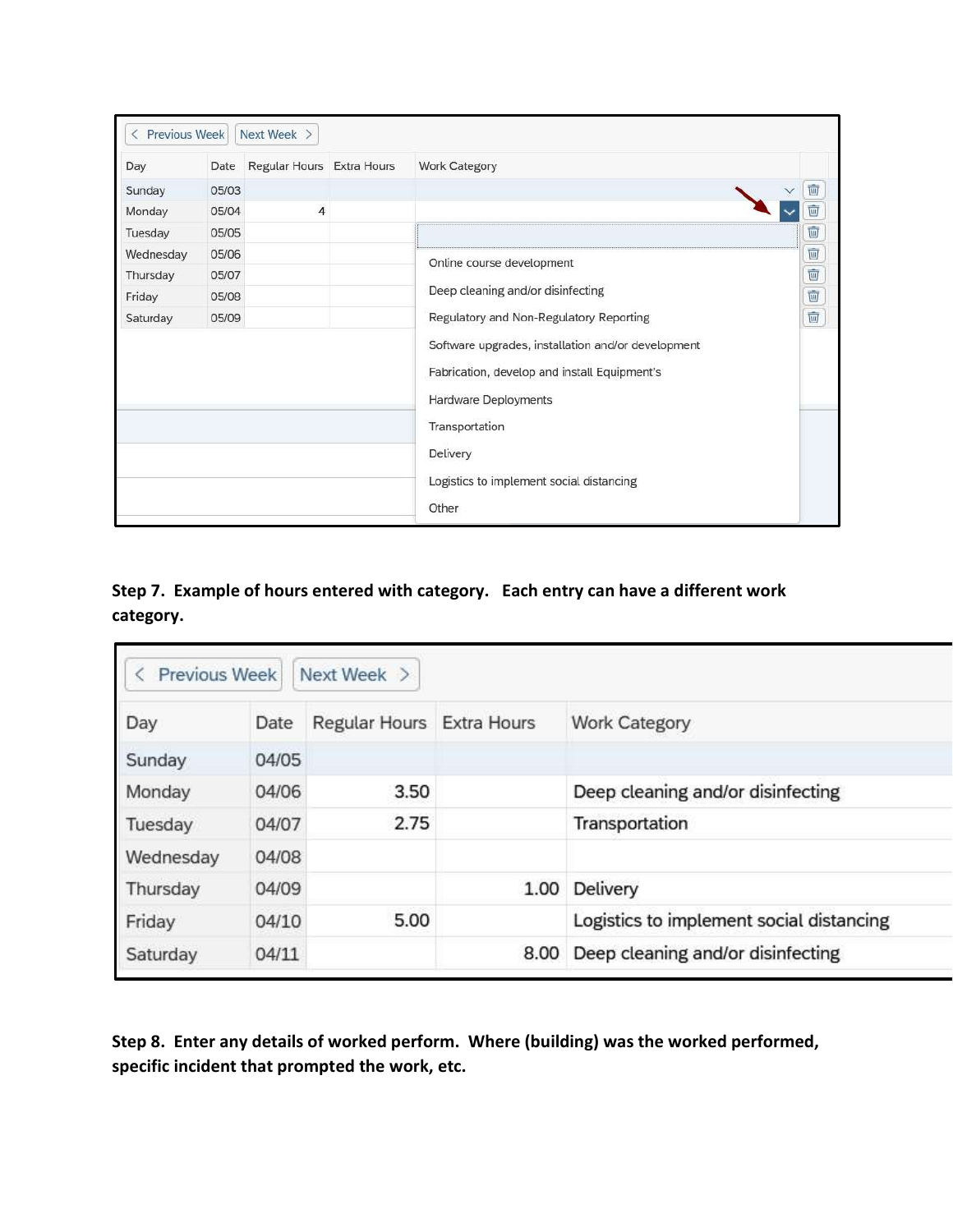# Click the box to acknowledge the hours worked were related to COVID-19. Click the "Check & Submit" button.

| Details of Work Performed                                                                                                          |  |                  |                       |
|------------------------------------------------------------------------------------------------------------------------------------|--|------------------|-----------------------|
| Please enter details of work performed.                                                                                            |  |                  |                       |
|                                                                                                                                    |  |                  |                       |
| Acknowledgment                                                                                                                     |  |                  |                       |
| I acknowledge that I worked the hours reported and the hours worked were directly related to or a result of the COVID-19 pandemic. |  |                  |                       |
|                                                                                                                                    |  |                  |                       |
|                                                                                                                                    |  | ✓ Check & Submit | X Cancel & Close Wine |

### Step 9. Click "Yes" to save the form data.



Step 10. Receive confirmation that COVID-19 work hours are saved.